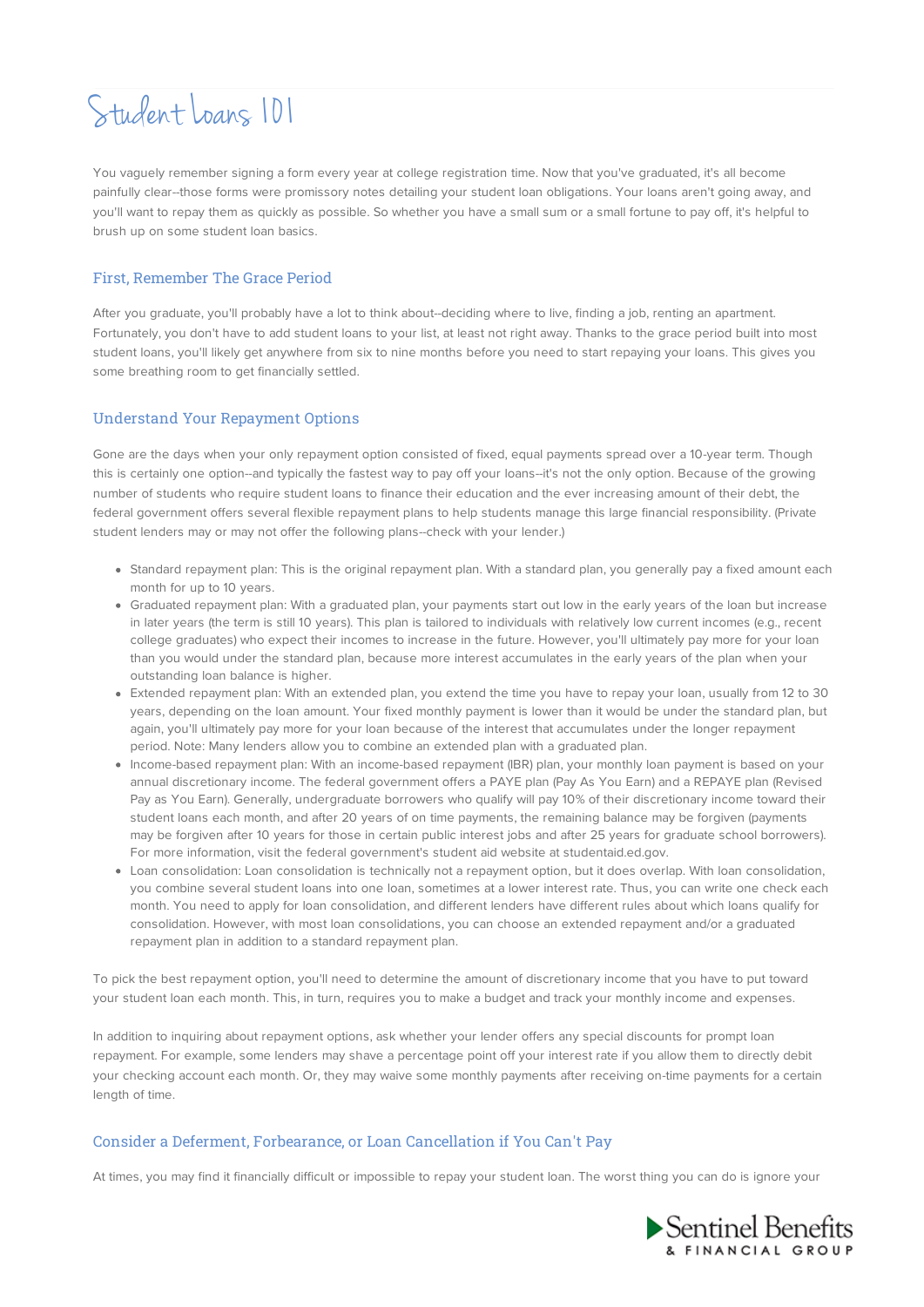payments (and your lender) completely. The best thing you can do is contact your lender and apply for a deferment, forbearance, or cancellation of your loan.

- Deferment: With a deferment, your lender grants you a temporary reprieve from repaying your student loan based on a specific condition, such as unemployment, temporary disability, military service, or a return to graduate school on a fulltime basis. For federal loans, the federal government pays the interest that accrues during the deferment period, so your loan balance won't increase. A deferment usually lasts six months, and you are limited in the total number of deferments you can take over the life of the loan.
- Forbearance: With a forbearance, your lender grants you permission to reduce or stop your loan payments for a certain period of time at its discretion (one common reason is economic hardship). However, interest continues to accrue, even on federal loans. Like a deferment, a forbearance usually lasts six months, and the total number allowed over the life of the loan is limited.
- Cancellation: With a cancellation, your loan is permanently wiped off your list of financial obligations. It's not easy to qualify for a cancellation, though. Situations when this may be allowed are the death or permanent total disability of the borrower, or if the borrower takes a job teaching needy populations in certain geographic areas. Typically, student loans can't be discharged in bankruptcy.

Remember, these things are never automatic. You'll need to fill out the appropriate application from your lender, attach any supporting documentation, and follow up to make sure that your application has been processed correctly.